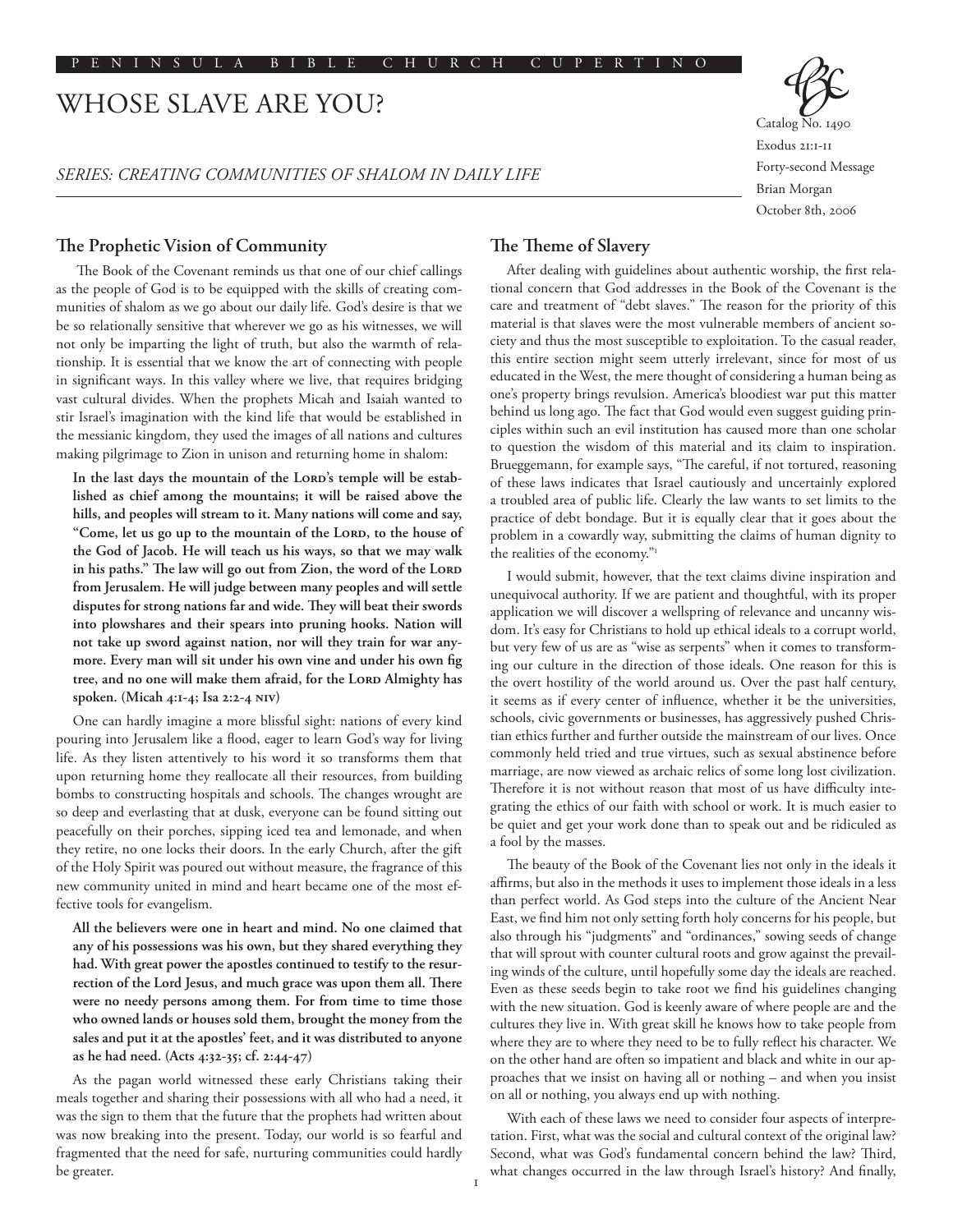how did the New Covenant community in Christ apply the same ethical concern? We could call these the four C's of interpretation: *context*, *concern, change,* and the *New Covenant*.

Our text this morning has two parts; the first gives guidelines for male "debt slaves" (21:1-6), while the second concerns female "debt slaves" (21:7-11).

# **I. Care and Protection for Male "Debt Slaves" Exod 21:1-6**

#### **A. Placing absolute limits on debt (21:1-2)**

**"These are the laws you are to set before them: If you buy a Hebrew servant, he is to serve you for six years. But in the seventh year, he shall go free, without paying anything." (Exod 21:1-2 NIV)**

The main reason for the existence of slavery in Israel was financial. It was common practice in the Ancient Near East to pay off unresolved debts through servitude. If you were unable to pay, you could sell yourself or a member of your family to your creditor as payment. But God's concern is that financial obligation should never lead to financial exploitation, which is very destructive to community. Therefore, God commands that all debt is to have limits. A "debt slave" could serve his creditor for six years, but on the seventh year he was to be set free, with no payment of release. In God's economy, people are more important than money; therefore no debt should rob a person of his entire future. There should always be an opportunity to start over.

#### **B. Inserting relational components in the administration of debt (21:3- 4; Lev 25:39-40)**

And unlike other cultures, Israel was not to treat her slaves like slaves, but with the respect and dignity of a hired hand or as a foreign guest in the home:

#### **"If one of your countrymen becomes poor among you and sells himself to you, do not make him work as a slave. He is to be treated as a hired worker or a temporary resident among you." (Lev 25:39-40)**

This new ethic had its roots in the bitter memory of Israel's painful servitude in Egypt. For four centuries, Israel felt keenly what it was like to be scorned because of race and occupation (Gen 43:32; 46:34), cast off as an outsider (the term "*Hebrew*" = "one from beyond, from the other side"), ridiculed as inferior, and relegated to menial, painstaking labor (Exod 1:13-14). Now that her people were free by God's saving acts, it would be a disavowal of her history and new identity as sons to turn around and, like miniature Pharaohs, use their freedom to abuse others.

Rather than creating oppressive work conditions, creditors were responsible during a slave's period of service to create a family atmosphere, where their servants could enjoy life's pleasures of marriage and the raising of children.

#### **"If he comes alone, he is to go free alone; but if he has a wife when he comes, she is to go with him. If his master gives him a wife and she bears sons or daughters, the woman and her children shall belong to her master, and only the man shall go free." (Exod 21:3-4)**

In order to teach a debtor the "real" value of the money or the property he had lost, God yoked him to his creditor to serve him for up to six years. Under that yoke he was no longer his own but served his master and contributed to the welfare of his home. In the process he got to know his master in the most intimate details of his daily life. And his master in turn was commanded by God to create an atmosphere in which the servant's life was not put on hold, but he could actually marry and raise children. Thus the world of business becomes the stage for family bonds to develop.

We can see God's uncanny wisdom in this as the community reaps multiple benefits. Individuals learn to take full responsibility for their choices; debts are limited so that individuals are protected from being permanently wiped out; and to our amazement, strong relational bonds are created between classes. Impersonal contracts give way to grateful service, and generosity replaces wages. Imagine what strong bonds would be created if having fallen into debt, we had to live under the protection of our creditor and contribute to the welfare of his home for six years. Think how this would radically change our work ethic and the value we would attach to whatever he gave us.

I did my undergraduate studies in economics. Economists are always talking about the "real" value of money or things, which takes into account that with inflation, the buying power of money changes over time. A good economist attempts to describe the "real" value of what today's money means in terms of tomorrow. But I discovered there is something dreadfully missing in their analysis, something that can't be measured in numbers. It's what I call the "R" value of things. In God's economy, things have value only in terms of *relationship*. The "real" value we attach to our wages or possessions is the "relational" components they represent, not necessarily the dollars we paid for them. If I could offer my economics equation for "real" value it would be:  $R = M + T + L$ ; where  $R =$  real value;  $M =$  memory;  $T =$  amount of time in personal labor;  $L =$ love. I think if you look around your homes and consider the things you would rescue in a fire, you'll discover the equation holds.

For example, on the screen there is a photograph of a small night stand. What is its value? For one thing, I could tell you it was hand crafted over seventy years ago of pure maple hardwood. It belonged to my older sister, who passed it down to me with a matching chest of drawers when I was ten. After a couple of years, I had it stripped and refinished in black, along with the rest of my bedroom furniture. When Emily and I were married, we had very little money, and my mother graciously gave the furniture to us and we transported it 400 miles to Palo Alto. As it sat in our new bedroom, I regretted the fact that I had covered the beautiful natural grain of the wood with a lacquered black finish. The father of one the junior high boys I was discipling was a master craftsman, so I hauled the furniture to his garage and he taught me the art of refinishing furniture. Together we stripped and sanded the wood, and then applied three coats of varnish. That was thirty years ago, and the finish is still as good as new. This little night stand is laden with memory, time and love. Yet, what gives this piece exponentially more value to me is that in 2001, both the father and son, whom I loved like family, were tragically killed in a car accident. Now the little night stand sits in the entry hall of my daughter's home. Perhaps some day I'll tell my three grandchildren all that it means to me.

#### **C. Over time the Law becomes more relational (Deut 15:9-10)**

Tracing this legislation through Israel's history, we find that the relational aspect of the equation becomes stronger and stronger, so that in the end it transcends the contractual agreement ("R" value = 100%). When the law is expanded in Deut 15, God further instructs the creditor that as the seventh year approaches, rather than begrudging the loss of income with his servant's departure, he should be generous and send him out with a significant gift. Now the master contributes to the welfare of the servant, like a father would to his departing son.

**Be careful not to harbor this wicked thought: "The seventh year, the year for canceling debts, is near," so that you do not show ill will toward your needy brother and give him nothing. He may then**  appeal to the LORD against you, and you will be found guilty of sin. **Give generously to him and do so without a grudging heart; then**  because of this the LORD your God will bless you in all your work **and in everything you put your hand to. (Deut 15:9-10)**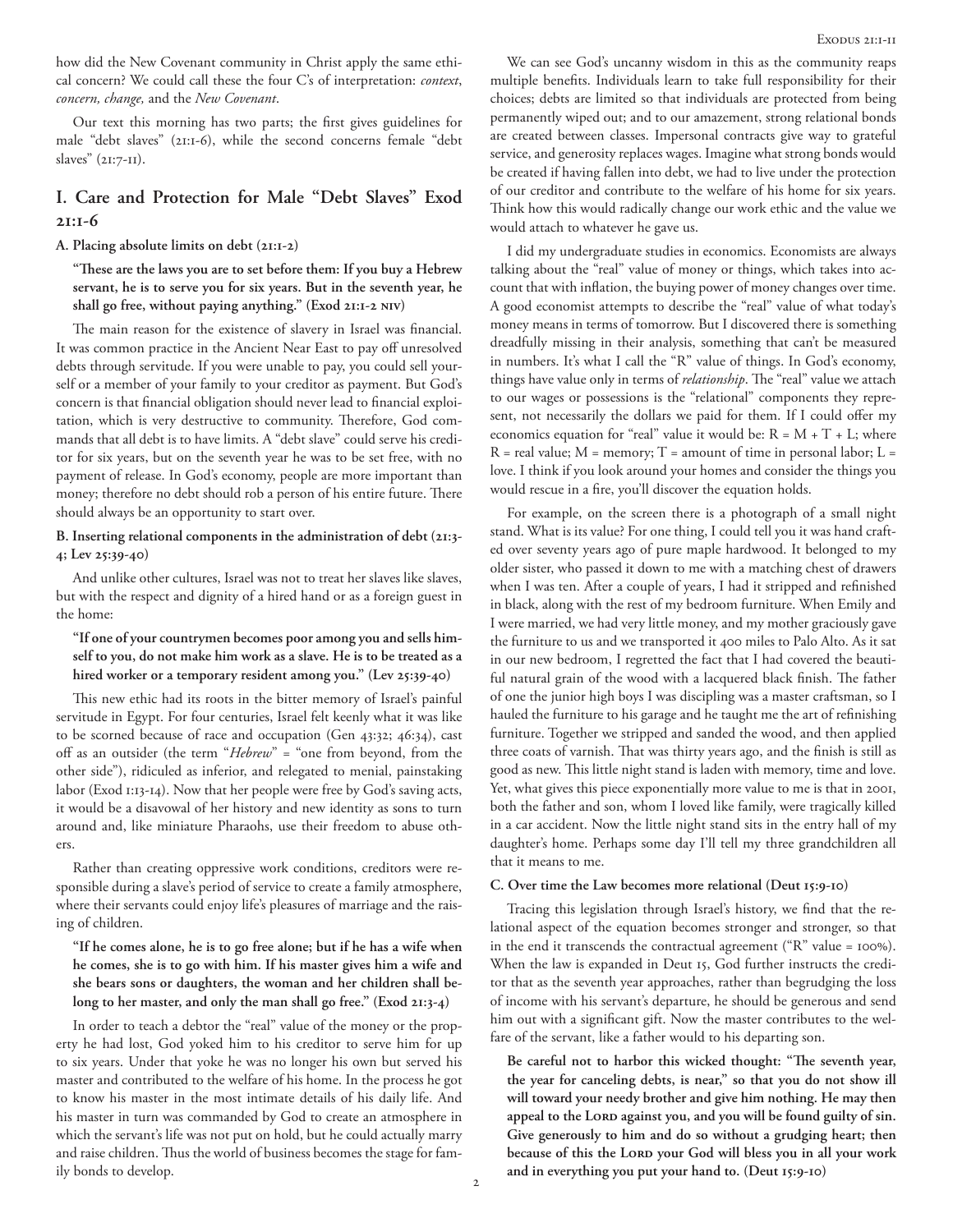#### Whose Slave Are You?

## **D. Relational ties become the driving force in career choices (Exod 21:5-6)**

What happens to the slave's wife and children when the allotted time is up? The governing principle was that, whatever the slave brought into the creditor's home he left with; whatever he acquired while being in the master's care he had to leave with his master for that was his property. Such a law that places personal property rights over family ties jars our sensibilities. But we must remember that these values were deeply ingrained in the culture in which Israel was living. To press for the ideal too quickly might threaten the social fabric of that society. So rather than tearing the social fabric, God plants powerful relational seeds designed to subvert it. Once they sprout and take root, they will transcend the old culture and make it obsolete.

**But if the servant declares, "I love my master and my wife and children and do not want to go free," then his master must take him before the judges (or "to God" meaning "the sanctuary"). He shall take him to the door or the doorpost and pierce his ear with an awl. Then he will be his servant for life. (Exod 21:5,6)**

If after six years a servant is driven by love for his master, his wife and children, he is free to remain under his master's care and protection all his days. If that is the case, a public ceremony is to take place before God<sup>2</sup> and witnesses. First, the servant is required to make his commitment known ("declares *emphatically*") to his master. Then his master is to take him to the sanctuary where, presumably before God and witnesses, the master drives an awl through his earlobe into the doorpost, thus piercing his ear. The ear was chosen as the organ symbolic of "hearing," and thus "obedience" (Deut 6:4). The permanent mark on the slave's ear will serve to show that he has freely waived his right to his freedom. He is now permanently bound to his master's house as one who serves out of love. The effect of this provision in law would be to nullify the social hierarchy in the ancient world. Anytime you saw a man with his ear pierced, you knew that there was one who considered his family more important to him than his freedom. It's interesting that investing in relationships always comes at a price. Today, it is wonderful to see a man who, because of his commitment to his family, chooses to limit his freedom within his career in order to create a more loving and stable environment in home.

In September I attended the funeral of Bruce Cairns, one of the former elders of PBC Palo Alto. Bruce was a man of impeccable integrity. He had a love for people that was second to none. The church was packed with multiple generations of friends, family and neighbors who had been touched by his life. After over two hours of stories, slides and tributes, the two words that rang out as a clear as a church bell were the testimonies of his children and his neighbors. To see a man's entire family on stage giving thanks for how appreciative they were that their dad chose not to climb the corporate ladder of success, but instead spend time with them, is a rare delight in this age. One felt these children and grandchildren felt valued beyond measure. The service was sealed by the kind words of Bruce's neighbors. One said that when noise originates from someone yard and invades one's solitude, neighbors usually complain, but not in Bruce's neighborhood. He said he was thrilled when he heard the voices of scores of teenagers emanating in song and laughter from the Cairns home week after week; he knew these teenagers were finding a safe place to nurture their souls. Perhaps now that Bruce is in heaven, God has rewarded him with a much-deserved earring.

In summary, we have uncovered some everlasting principles in the guidelines for male "debt slaves."

1. People are always more important than money.

2. Debt can be a doorway to exploitation and dehumanization that destroys the life of a community; therefore absolute limits should be placed on debt.

3. The way to attack debt is to introduce strong "relational" components within its administration.

4. The goal of debt management is for those in debt to learn the value of hard work and responsibility in the midst of a caring community.

5. The goal for the creditor is to learn that cultivating "sons" is more fulfilling than getting rich, and that it is more blessed to give than to receive.

6. The benefit for the community is having strong families and the gradual removal of class distinctions.

# **II. Care and Protection of Female "Debt Slaves" Exod 21:7-11**

**If a man sells his daughter as a servant, she is not to go free as menservants do. If she does not please the master who has selected her for himself, he must let her be redeemed. He has no right to sell her to foreigners, because he has broken faith with her. If he selects her for his son, he must grant her the rights of a daughter. If he marries another woman, he must not deprive the first one of her food, clothing and marital rights. If he does not provide her with these three things, she is to go free, without any payment of money. (21:7-11)**

#### **A. The greater vulnerability of female slaves**

For female slaves, several more guidelines are added. The first is that, in contrast to the male slaves, a female slave is to be given her freedom only under special circumstances. The reason for this stipulation was to protect the rights of daughters, who were extremely vulnerable to exploitation. It seems clear that rather than merely being sold into "service," she was also given as a "bride" to her master. So rather than going free after six years, she was to remain under the care and protection of the master's family, with certain rights and privileges. When the law is reiterated later in Israel's history, no distinction will be made between the male and female slave: "If a fellow Hebrew, *a man or a woman,* sells himself to you and serves you six years, in the seventh year you must let him go free" (Deut 15:12).

#### **B. Increased protection for female slaves**

To grant her protection from possible exploitation she was given full freedom if any of three conditions was met. First, if her master was unsatisfied with her for some reason, he was to permit her family to redeem her, and was not to profit from selling her to foreigners. The term "broke faith" with her means to "deal treacherously, act faithlessly." God views this act by her creditor as a breach in covenantal, relational terms; it is not mere business or contractual dealings. Thus, God acts as her advocate, pronouncing sentence on the master who has violated the integrity of the young woman by breaking his commitment to her. Second, if she is given in marriage to his son, she is to be treated with the full status of a daughter, which perhaps implies a right to an inheritance and an end to her service. And third, if the master takes another wife, she is not to be displaced by the new bride and deprived of her marital status that entitles her to food, clothing and sexual intercourse.

In our world this has tremendous implications for the protection and care we ought to provide single women and working mothers who often find themselves vulnerable to sexual and economic exploitation in the workplace. The Church needs to be a safe community where women who are outside their father's care can find refuge, protection and healing from men who violate covenants for personal gain.

Comparing the two examples of the male and female slave, I am amazed by the importance of covenantal relationships transcending business relationships. In the case of a male slave, because of his love for his master and family, he waives the right to his freedom; while in the second, because of the breach of covenantal love for a female slave, the master waives his right to her service. In both cases, such a strong